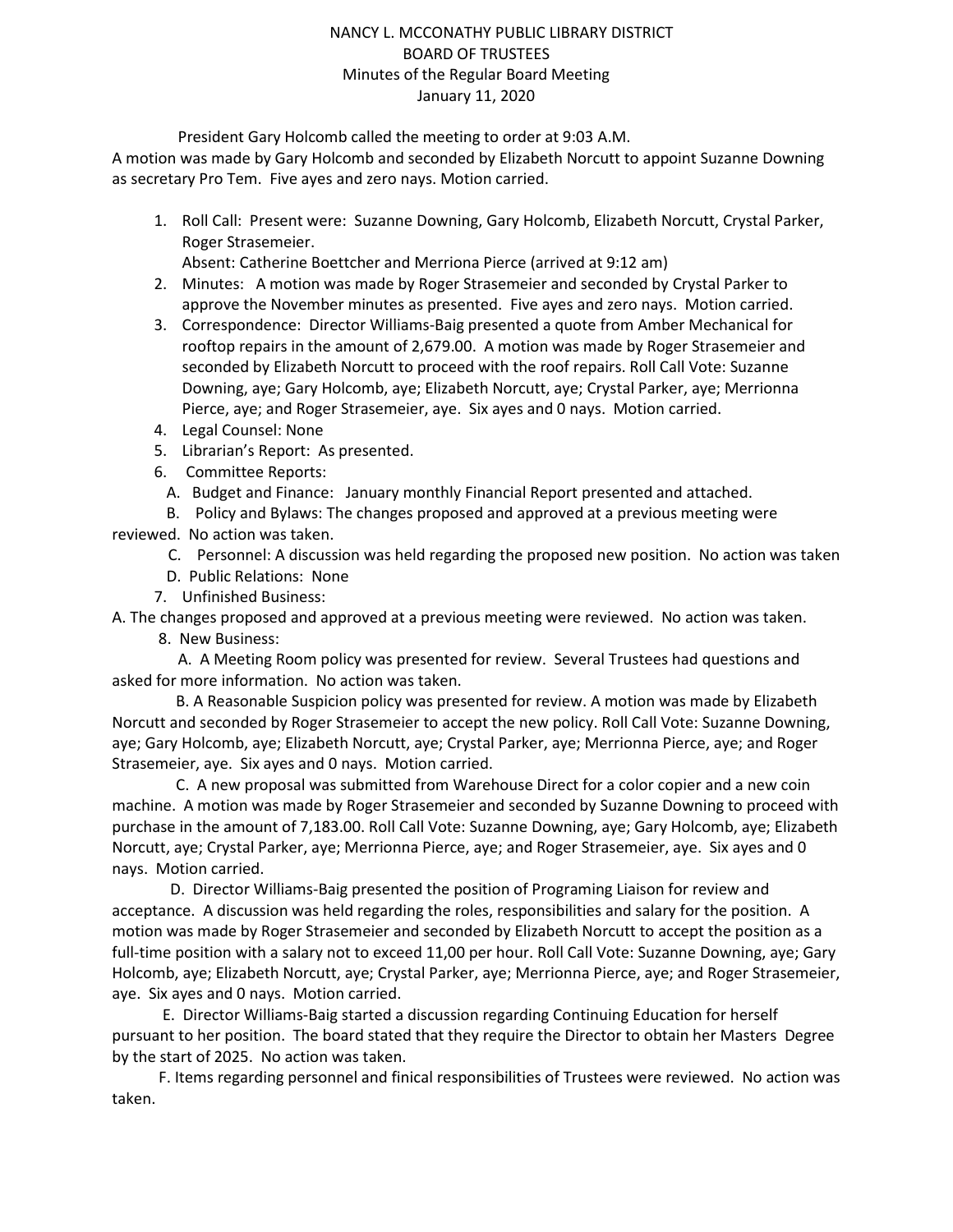11. Audience to the Public: Debra Williams, Public Events Committee Chair, approached the board regarding a joint partnership for an upcoming event Valentines for Vets. She would like the Library to be a pick up and a drop off location for valentines cards for local veterans. A motion was made by Roger Strasemeier and seconded by Crystal Parker to proceed with the partnership. Roll Call Vote: Suzanne Downing, aye; Gary Holcomb, aye; Elizabeth Norcutt, aye; Crystal Parker, aye; Merrionna Pierce, aye; and Roger Strasemeier, aye. Six ayes and 0 nays. Motion carried.

 12. Adjournment: A motion was made by Roger Strasemeier and seconded by Crystal Parker to adjourn the meeting at 10:46 a.m. Six ayes and zero nays. Motion carried.

Respectfully submitted, Suzanne Downing Secretary Pro Tem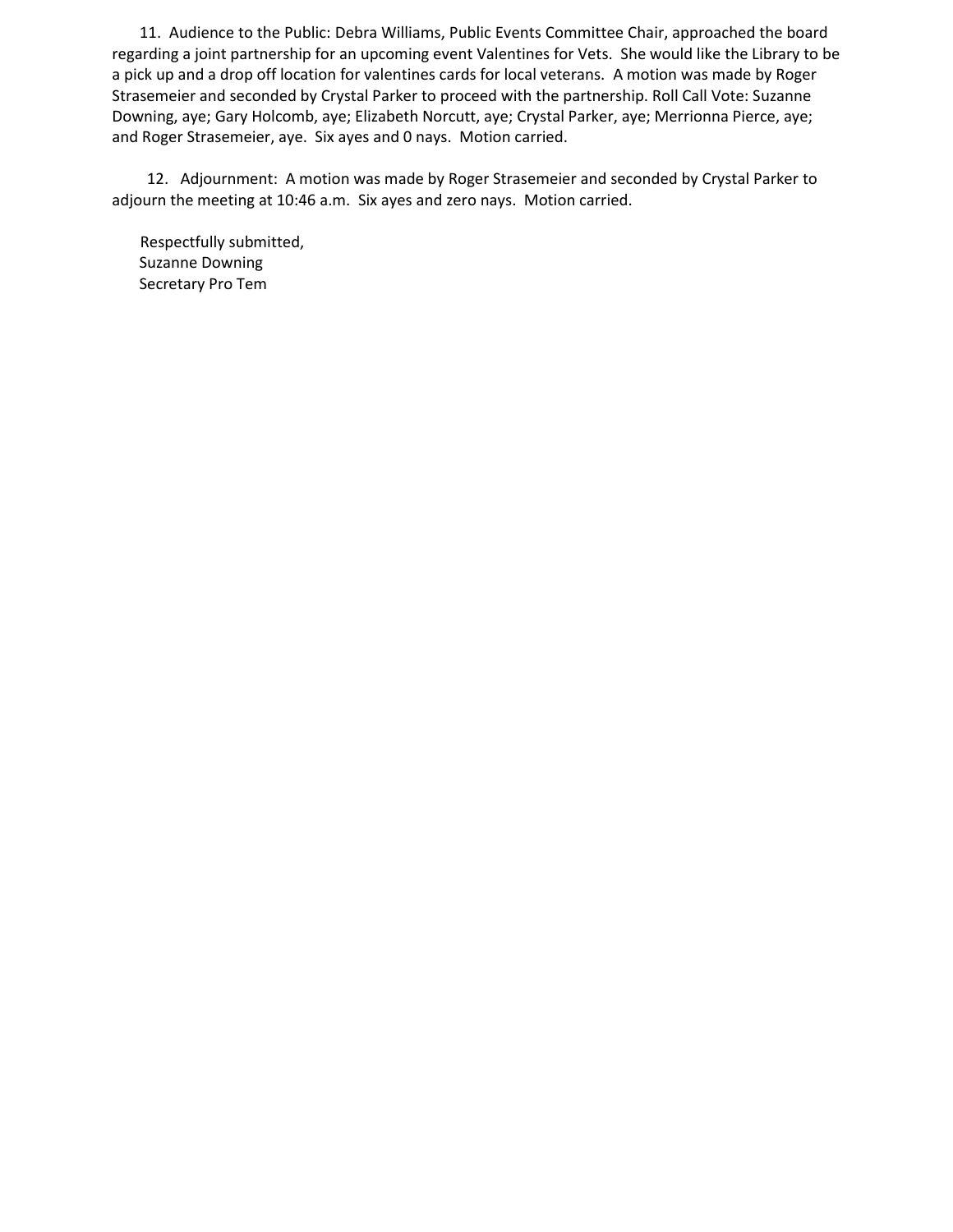### NANCY L. MCCONATHY PUBLIC LIBRARY DISTRICT BOARD OF TRUSTEES Minutes of the Regular Board Meeting February 8, 2020

President Gary Holcomb called the meeting to order at 9:07 A.M.

- 8. Roll Call: Present were: Catherine Boettcher, Gary Holcomb, Elizabeth Norcutt, Crystal Parker, Merrionna Pierce (left the meeting at 10:31 am) and Roger Strasemeier. Absent: Suzanne Downing
- 9. Minutes: A motion was made by Roger Strasemeier and seconded by Elizabeth Norcutt to approve the January minutes as presented. Six ayes and zero nays. Motion carried.
- 10. Correspondence: None
- 11. Legal Counsel: None
- 12. Librarian's Report: As presented.
- 13. Committee Reports:
	- A. Budget and Finance: February monthly Financial Report presented and attached.
	- B. Policy and Bylaws: None
	- C. Personnel: None
	- D. Public Relations: None
- 14. Unfinished Business:

A. The meeting room policy was reviewed again. No changes were made.

8. New Business:

 A. Director Williams-Baig informed the Board that the requested detailed billing had not yet been received. No action taken.

 B. Director Williams-Baig presented the Board copies of the official audit and management letter. No action was taken.

 C. A policy change was suggested regarding allowing alcohol to be consumed at adult library sponsored events. The Library will not be selling or providing the alcohol. All event attendees will need to provide identification to ensue they are over 21. A motion was made by Roger Strasemeier and seconded by Merrionna Peirce to continue with any insurance ridder needed to continue with this. Roll Call Vote: Catherine Boettcher, aye; Gary Holcomb, aye; Elizabeth Norcutt, aye; Crystal Parker, aye; Merrionna Pierce, aye; and Roger Strasemeier, aye. Six ayes and 0 nays. Motion carried.

 D. Director Williams-Baig presented a salary increase for the position of Programing Liaison for review and acceptance. A motion was made by Roger Strasemeier and seconded by Elizabeth Norcutt to table this item until the May meeting. Roll Call Vote: Catherine Boettcher, aye; Gary Holcomb, aye; Elizabeth Norcutt, aye; Crystal Parker, aye; Merrionna Pierce, aye; and Roger Strasemeier, aye. Six ayes and 0 nays. Motion carried.

 E. Director Williams-Baig stated that there is no further information regarding the expansion at this time. A motion was made by Roger Strasemeier and seconded by Catherine Boettcher to table this item. Roll Call Vote: Catherine Boettcher, aye; Gary Holcomb, aye; Elizabeth Norcutt, aye; Crystal Parker, aye; Merrionna Pierce, aye; and Roger Strasemeier, aye. Six ayes and 0 nays. Motion carried.

 F. President Gary Holcomb presented a technology update plan to ensure our equipment remains up to date. A motion was made by Roger Strasemeier and seconded by Crystal Parker to purchase 3 computers while not exceeding \$1,500.00. Roll Call Vote: Catherine Boettcher, aye; Gary Holcomb, aye; Elizabeth Norcutt, aye; Crystal Parker, aye; and Roger Strasemeier, aye. Five ayes and 0 nays. Motion carried.

- 9. Audience to the Public: None
- 10. Adjournment: A motion was made by Roger Strasemeier and seconded by Elizabeth Norcutt to adjourn the meeting at 10:43 a.m. Five ayes and zero nays. Motion carried.

Respectfully submitted, Catherine Boettcher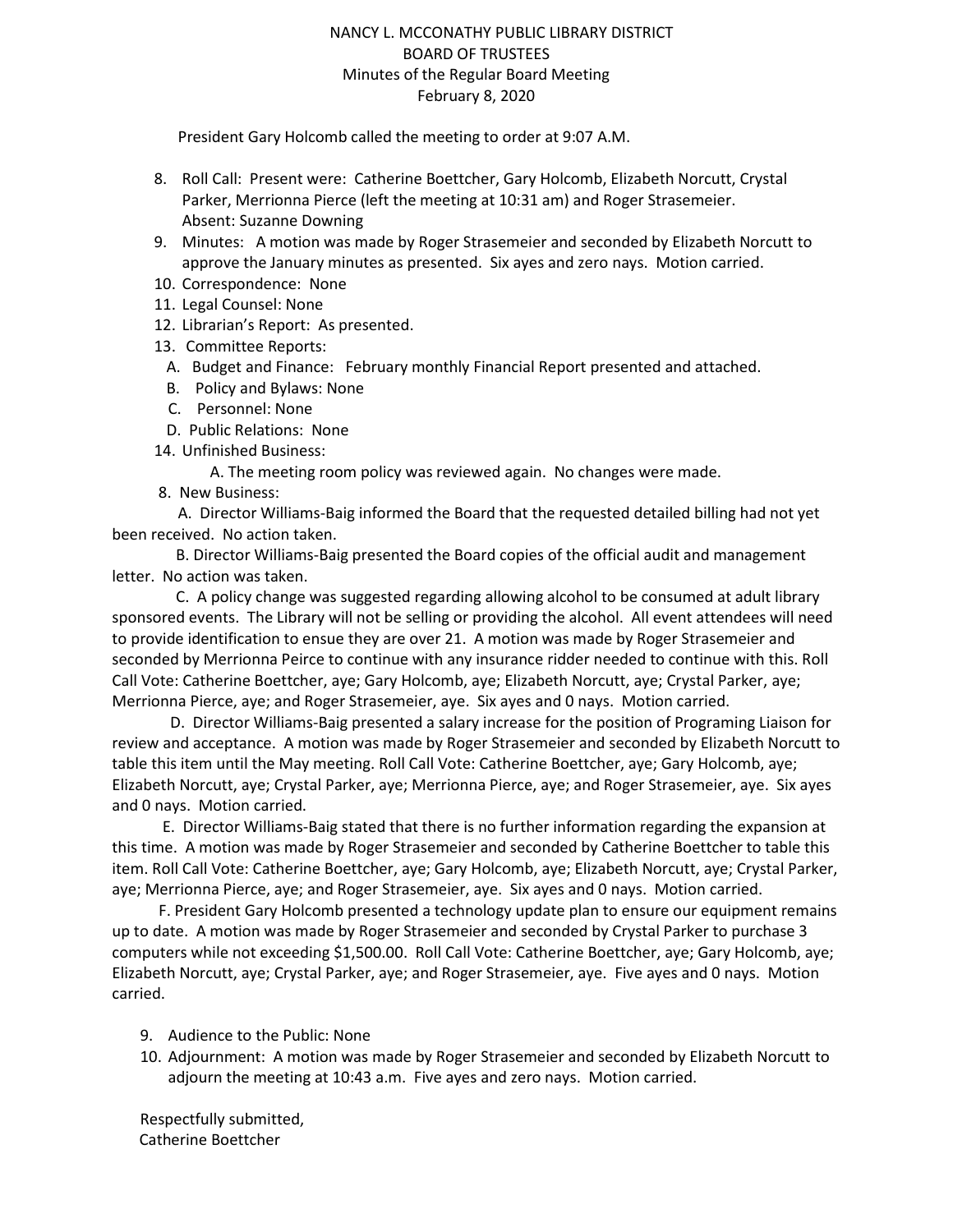### NANCY L. MCCONATHY PUBLIC LIBRARY DISTRICT BOARD OF TRUSTEES Minutes of the Regular Board Meeting March 14, 2020

President Gary Holcomb called the meeting to order at 4:34 p.M.

President Holcomb stated that as Board President he will not be voting unless to break a tie from today moving forward.

A motion was made by Roger Strasemeier and seconded by Crystal Parker to appoint Suzanne Downing as Secretary Pro-Tem. Roll Call Vote: Suzanne Downing, aye; Elizabeth Norcutt, aye; Crystal Parker, aye; Merrionna Pierce, aye; and Roger Strasemeier, aye. Five ayes and 0 nays. Motion carried.

- 15. Roll Call: Present were: Catherine Boettcher (via telephone at 9:07am) Suzanne Downing, Gary Holcomb, Elizabeth Norcutt, Crystal Parker, Merrionna Pierce and Roger Strasemeier. Absent: None
- 16. Minutes: A motion was made by Elizabeth Norcutt and seconded by Roger Strasemeier to approve the regular minutes as presented. Five ayes and zero nays. Motion carried. A motion was made by Roger Strasemeier and seconded by Merrionna Peirce to approve the special minutes as presented. Five ayes and zero nays. Motion carried.
- 17. Correspondence: None
- 18. Legal Counsel: None
- 19. Librarian's Report: As presented.
- 20. Committee Reports:
	- A. Budget and Finance: March monthly Financial Report presented and attached.
	- B. Policy and Bylaws: None
	- C. Personnel: None
	- D. Public Relations: None
- 21. Unfinished Business:
	- A. The meeting room policy was reviewed again. A motion was made by Elizabeth Norcutt and seconded by Catherine Boettcher to approve the policy as written. Roll Call Vote: Catherine Boettcher, aye; Suzanne Downing, aye; Elizabeth Norcutt, aye; Crystal Parker, aye; Merrionna Pierce, aye; and Roger Strasemeier, aye. Six ayes and 0 nays. Motion carried.
	- B. A motion was made by Crystal Parker and seconded by Roger Strasemeier to amend the agenda. Roll Call Vote: Catherine Boettcher, aye; Suzanne Downing, no; Elizabeth Norcutt, no; Crystal Parker, aye; Merrionna Pierce, no; and Roger Strasemeier, aye. President Holcomb was asked to break the tie, no; Three ayes and Four nays. Motion fails.

B-1. The Director's evaluation was reviewed. A motion was made by Roger Strasemeier and seconded by Crystal Parker to approve the evaluation as presented. Roll Call Vote: Catherine Boettcher, aye; Suzanne Downing, aye; Elizabeth Norcutt, aye; Crystal Parker, aye; Merrionna Pierce, aye; and Roger Strasemeier, aye. Six ayes and 0 nays. Motion carried.

B-2. The Director's pay increase was discussed. A motion was made by Crystal Parker and seconded by Roger Strasemeier to keep the Director's salary the same with no increase. Roll Call Vote: Catherine Boettcher, aye; Suzanne Downing, no; Elizabeth Norcutt, no; Crystal Parker, aye; Merrionna Pierce, no; and Roger Strasemeier, aye. President Holcomb was asked to break the tie, no; Three ayes and Four nays. Motion fails.

B-3. A motion was made by Elizabeth Norcutt to increases the Director's salary by 1,340.00 annually. The motion received no second. The motion failed.

B-4. A motion was made by Merrionna Pierce and seconded by Suzanne Downing to increase the Director's salary by 2,304.00 annually. Roll Call Vote: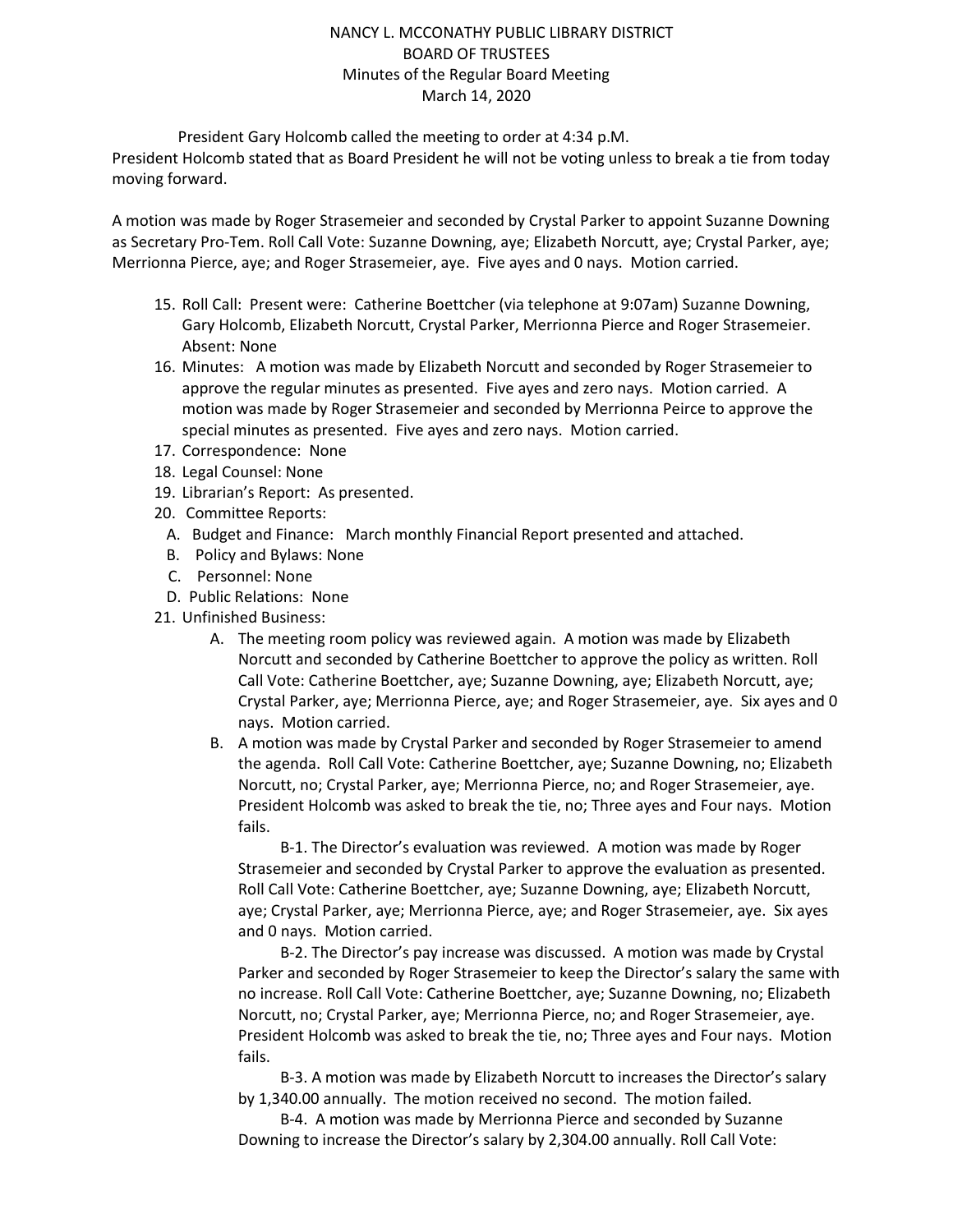Catherine Boettcher, no; Suzanne Downing, yes; Elizabeth Norcutt, yes; Crystal Parker, no; Merrionna Pierce, yes; and Roger Strasemeier, no. President Holcomb was asked to break the tie, yes; Four ayes and Three nays. Motion carries.

- C. A motion was made by Elizabeth Norcutt and seconded by Crystal Parker to table the Alcohol Policy until the next meeting. Roll Call Vote: Catherine Boettcher, aye; Suzanne Downing, aye; Elizabeth Norcutt, aye; Crystal Parker, aye; Merrionna Pierce, aye; and Roger Strasemeier, aye. Six ayes and 0 nays. Motion carried.
- 8. New Business:

 A. Programming Liaison Dionne Miller discussed the progress the "Friends of the Library" has made in a few short months. Potential fundraisers were discussed also. No action taken.

 B. A motion was made by Crystal Parker and seconded by Roger Strasemeier to table items 8B, 8D, 8E, 8G.and 8H. Roll Call Vote: Catherine Boettcher, aye; Suzanne Downing, aye; Elizabeth Norcutt, aye; Crystal Parker, aye; Merrionna Pierce, aye; and Roger Strasemeier, aye. Six ayes and 0 nays. Motion carried.

 C. The accounting invoices presented by the William A. Lau company were discussed. A motion was made by Elizabeth Norcutt and seconded by Roger Strasemeier to the invoices totaling to 6239.00. Roll Call Vote: Catherine Boettcher, aye; Suzanne Downing, aye; Elizabeth Norcutt, aye; Crystal Parker, aye; Merrionna Pierce, aye; and Roger Strasemeier, aye. Six ayes and 0 nays. Motion carried.

 D. A discussion was held regarding the current COVID-19 pandemic. For the health and safety of our staff and patrons a motion was made by Roger Strasemeier and seconded by Merrionna Pierce to close the library until April 3, 2020 pending no further direction for closures from State or Federal government. Included in this motion was to have staff come to work March 16<sup>th</sup>-20<sup>th</sup> for their regular number of hours to help disinfect and clean the library. Staff who work the week of the 16<sup>th</sup> will get paid their regular number of hours for the week of the 23<sup>rd</sup>-27<sup>th</sup> while they remain home for the recommended social isolation decree from the State and Federal government. Suzanne Downing stated that staff should be able to deny working the first week if they feel sick or have been sick recently. Most board members stated that working the first week was contingent on getting paid for both weeks. Roll Call Vote: Catherine Boettcher, aye; Suzanne Downing, no; Elizabeth Norcutt, aye; Crystal Parker, aye; Merrionna Pierce, aye; and Roger Strasemeier, aye. Five ayes and 1 nays. Motion carried.

- 11. Audience to the Public: 1. Debra Williams stated that she has enjoyed seeing the changes made recently and that the staff works very well together. She suggested moving the Census kick-off event scheduled for March 23 $^{rd}$  to April  $6<sup>th</sup>$  due to the vote to close the library. 2. Devonte Turner asked if the library would still open to be a polling place on Tuesday March  $17<sup>th</sup>$ . It was stated that unless direction is given from election officials, the library would open for polling.
- 12. Adjournment: A motion was made by Roger Strasemeier and seconded by Crystal Parker to adjourn the meeting at 6:25 p.m. Five ayes and zero nays. Motion carried.

Respectfully submitted, Suzanne Downing Secretary Pro-Tem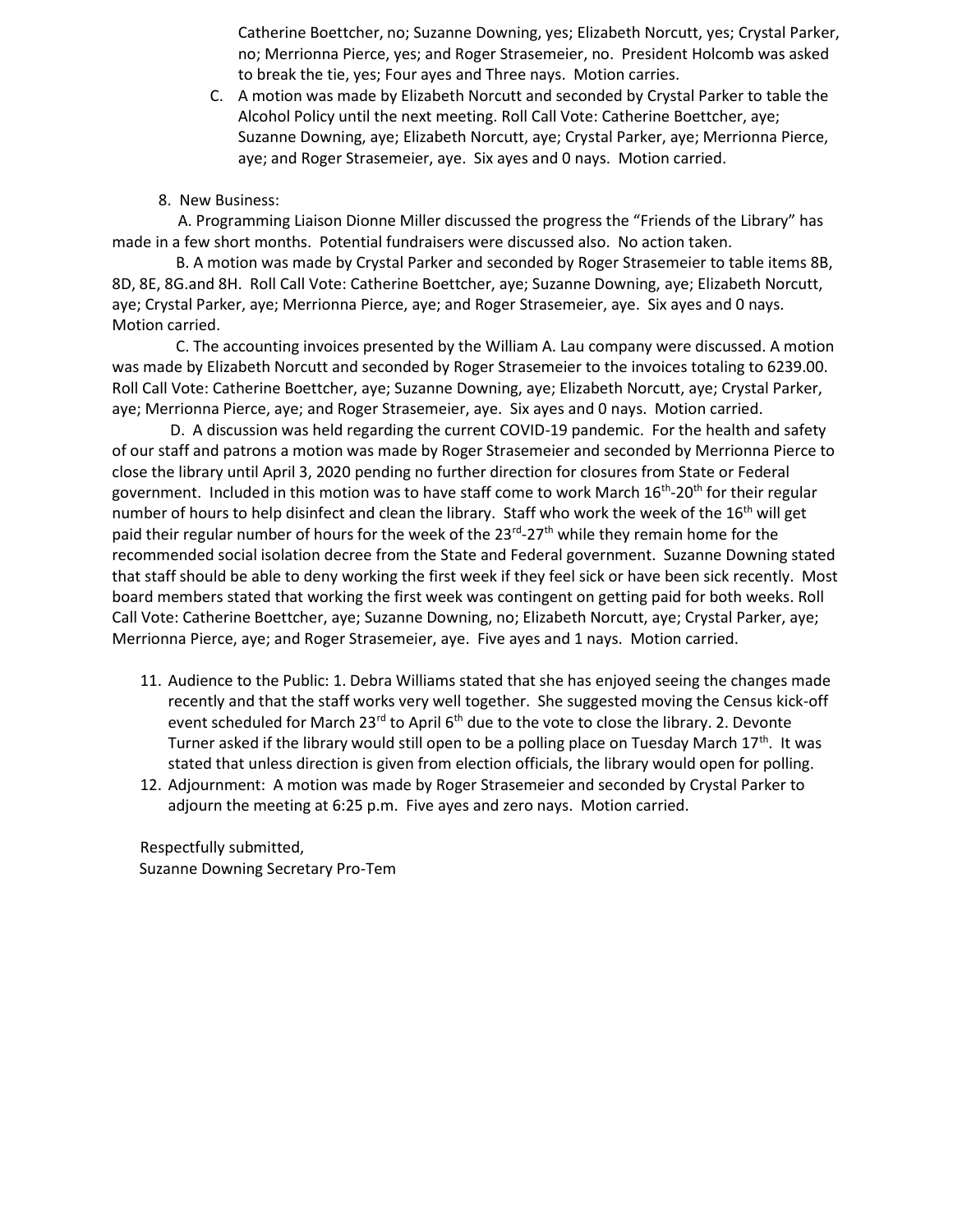### NANCY L. MCCONATHY PUBLIC LIBRARY DISTRICT BOARD OF TRUSTEES Minutes of the Regular Board Meeting April 4, 2020

President Gary Holcomb called the meeting to order at 4:31 P.M.

- 22. Roll Call: Present were: Suzanne Downing (via phone), Gary Holcomb, Elizabeth Norcutt (via phone), Crystal Parker (via phone), and Merrionna Pierce (via phone) Absent: Catherine Boettcher and Roger Strasemeier
- 23. Minutes: President Holcomb asked that the minutes be tabled as the board had not had a chance to fully review them.
- 24. Correspondence: None
- 25. Legal Counsel: None
- 26. Librarian's Report: As presented.
- 27. Committee Reports:
	- A. Budget and Finance: April monthly Financial Report presented and attached.
	- B. Policy and Bylaws: None
	- C. Personnel: None
- D. Public Relations: None
- 28. Unfinished Business: None
- 8. New Business:

 A. A review of the presented accounting proposal occurred. A motion was made by Elizabeth Norcutt and seconded by Merrionna Peirce to accept option 2 in the amount of 5,569.50. Roll Call Vote: Suzanne Downing, aye; Elizabeth Norcutt, aye; Crystal Parker, aye; and Merrionna Pierce. Four ayes and 0 nays. Motion carried.

 B. A motion was made by Crystal Parker and seconded by Merrionna Pierce to remain closed to the public until the Governor or Illinois lifts the Stay at home Order. Roll Call Vote: Suzanne Downing, aye; Elizabeth Norcutt, aye; Crystal Parker, aye; and Merrionna Pierce. Four ayes and 0 nays. Motion carried.

 C. A motion was made by Merrionna Pierce and seconded by Elizabeth Norcutt to pay employees their full rate of pay until the library open again, through Fiscal year 2019-2020. Roll Call Vote: Suzanne Downing, aye; Elizabeth Norcutt, aye; Crystal Parker, aye; and Merrionna Pierce. Four ayes and 0 nays. Motion carried.

13. Audience to the Public: None

14. Adjournment: A motion was made by Elizabeth Norcutt and seconded by Crystal Parker to adjourn the meeting at 4:59 P.M. Four ayes and zero nays. Motion carried.

Respectfully submitted, Gary Holcomb, President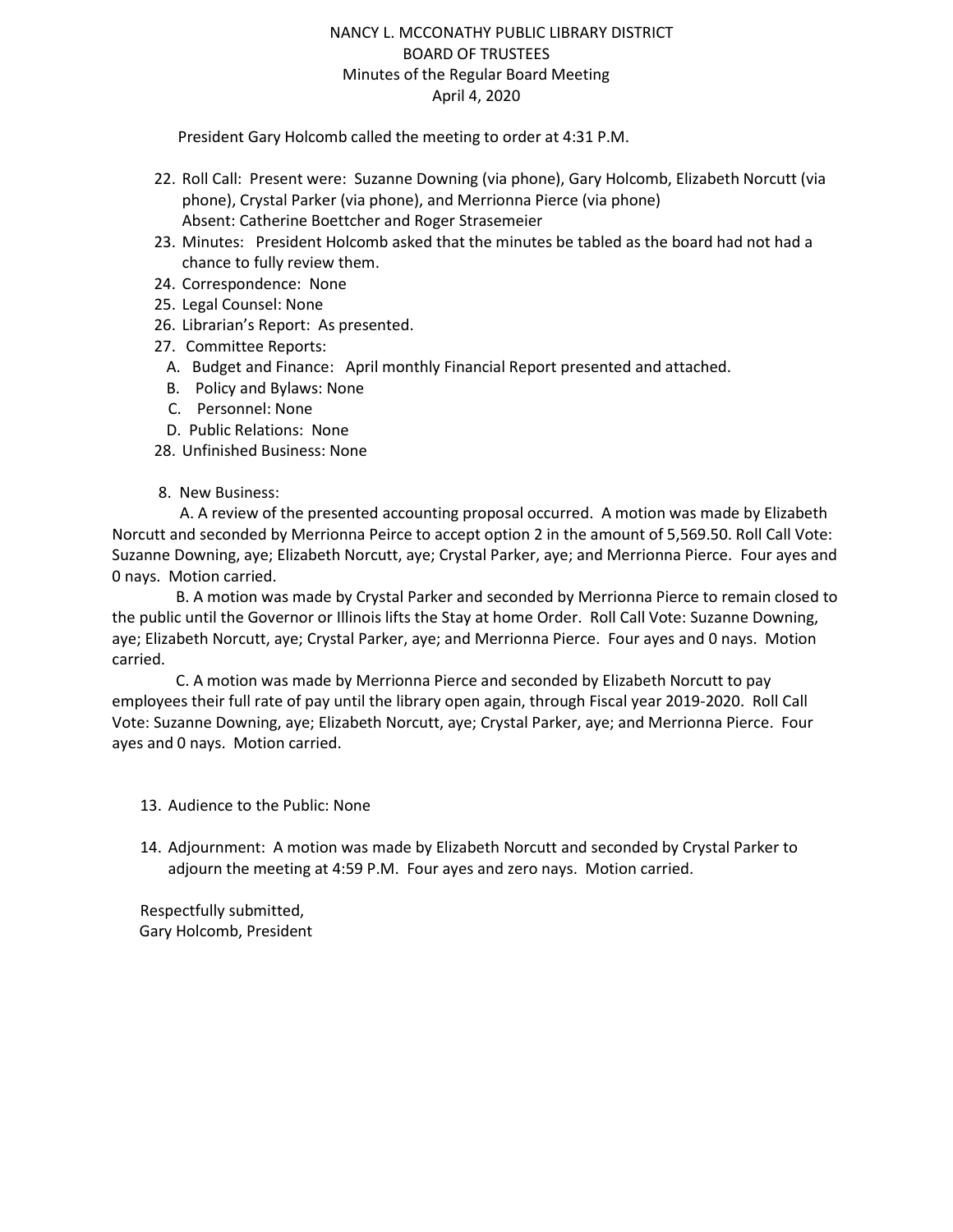### NANCY L. MCCONATHY PUBLIC LIBRARY DISTRICT BOARD OF TRUSTEES Minutes of the Regular Board Meeting May 10, 2020

President Gary Holcomb called the meeting to order at 9:02 am.

- 29. Roll Call: Present were: Gary Holcomb, Elizabeth Norcutt (via phone), Crystal Parker (via phone), and Merrionna Pierce (via phone) Absent: Catherine Boettcher, Suzanne Downing and Roger Strasemeier
- 30. Minutes: A motion was made by Elizabeth Norcutt and seconded by Merrionna Pierce to approve the minutes of March 14, 2020. All ayes, motion carries.

 A motion was made by Merrionna Pierce and Elizabeth Norcutt to approve the minutes of April 4, 2020. All ayes, motion carries.

- 31. Correspondence: None
- 32. Legal Counsel: None
- 33. Librarian's Report: As presented.
- 34. Committee Reports:
	- A. Budget and Finance: May monthly Financial Report presented and attached.
	- B. Policy and Bylaws: None
	- C. Personnel: None
- D. Public Relations: None
- 35. Unfinished Business: None
- 8. New Business:

 A. A review of the presented pay increases for certain staff occurred. A motion was made by Elizabeth Norcutt and seconded by Merrionna Peirce to increase the salary for employee A due to an increase in age. Roll Call Vote: Elizabeth Norcutt, aye; Gary Holcomb Crystal Parker, aye; and Merrionna Pierce. Four ayes and 0 nays. Motion carried. A motion was made by Elizabeth Norcutt and seconded by Merrionna Peirce to increase the salary for employee B. Roll Call Vote: Elizabeth Norcutt, aye; Gary Holcomb Crystal Parker, no; and Merrionna Pierce. Three ayes and 1 nays. Motion carried.

 B. The proposed Budget for FY 2020-2021 was presented and reviewed. President Holcomb asked for the board to present all questions or changes they would like made to the Director prior to the June meeting so they can be discussed during that time. The draft budget will be available for review on June 26, 2020 with the budget hearing being held on July 11, 2020. No further action was taken.

 C. Director Williams-Baig presented and reviewed to procedures to be used for curbside service beginning May 11<sup>th</sup>. No further action was taken.

- 15. Audience to the Public: None
- 16. Adjournment: A motion was made by Crystal Parker and seconded by Elizabeth Norcutt to adjourn the meeting at 9:43 A.M. Four ayes and zero nays. Motion carried.

Respectfully submitted, Gary Holcomb, President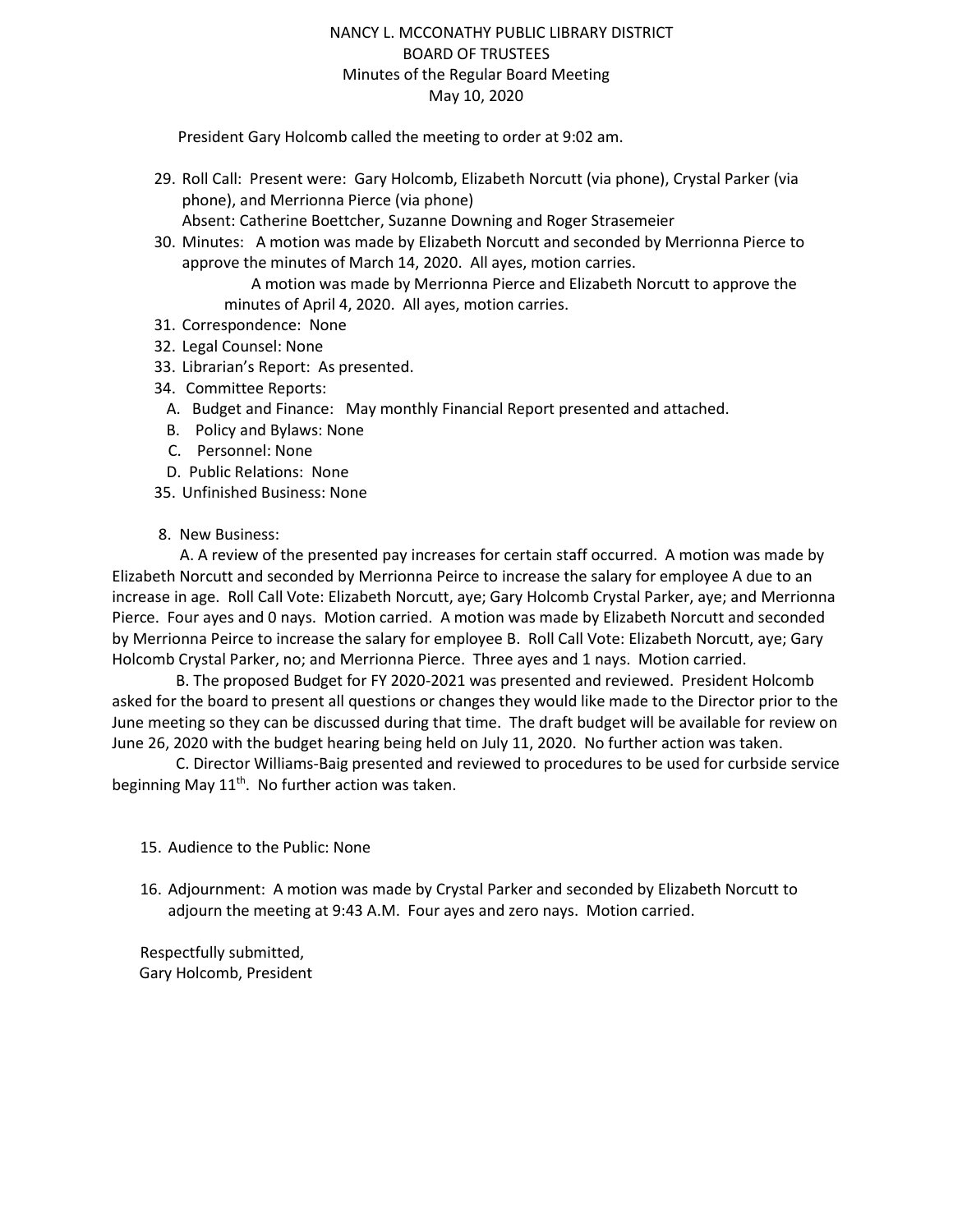### NANCY L. MCCONATHY PUBLIC LIBRARY DISTRICT BOARD OF TRUSTEES Minutes of the Regular Board Meeting June 13, 2020

President Gary Holcomb called the meeting to order at 9:04 am.

- 36. Roll Call: Present were: Suzanne Downing, Gary Holcomb, Elizabeth Norcutt, Crystal Parker (via phone), Merrionna Pierce and Roger Strasemeier. Catherine Boettcher arrived at 9:10 am.
- 37. Minutes: A motion was made by Roger Strasemeier and seconded by Suzanne Downing to approve the minutes of May 10, 2020. Four ayes, 1 abstain, motion carries.
- 38. Correspondence: None
- 39. Legal Counsel: Director Williams-Baig stated that the Library is awaiting the financial calendar.
- 40. Librarian's Report: As presented.
- 41. Committee Reports:
	- A. Budget and Finance: June monthly Financial Report presented and attached.
	- B. Policy and Bylaws: An overview of the polices to be discussed occurred.
	- C. Personnel: None
	- D. Public Relations: None
- 42. Unfinished Business:
	- A. The Alcohol Policy was reviewed and discussed. A motion was made by Catherine Boettcher and seconded by Elizabeth Norcutt to approve. Roll Call Vote: Catherine Boettcher, aye; Suzanne Downing, aye; Elizabeth Norcutt, aye; Crystal Parker, aye; Merrionna Pierce, aye; Roger Strasemeier, aye. Five ayes and 0 nays. Motion carried.
	- B. The Employee job descriptions were reviewed and discussed. Language was amended on the Director and Assistant Director description as it relates to education was changed. A motion was made by Roger Strasemeier and seconded by Suzanne Downing to approve the job descriptions with the changes suggested. Roll Call Vote: Catherine Boettcher, aye; Suzanne Downing, aye; Elizabeth Norcutt, aye; Crystal Parker, aye; Merrionna Pierce, aye; Roger Strasemeier, aye. Five ayes and 0 nays. Motion carried.
	- C. Continuing education and the subsequent timeline for the Director and Assistant Director was discussed. It was decided that neither employee would pursue continued education at this time due to a lack of funding.
	- D. The proposed FY 2020-2021 budget was reviewed. A motion was made by Roger Strasemeier and seconded by Catherine Boettcher to begin budget preparations with these numbers. Roll Call Vote: Catherine Boettcher, aye; Suzanne Downing, aye; Elizabeth Norcutt, aye; Crystal Parker, aye; Merrionna Pierce, aye; Roger Strasemeier, aye. Five ayes and 0 nays. Motion carried.
- 8. New Business:

 A. A discussion was held regarding the Phase 4 procedures released by the Governor. The board reviewed in person programming, person limits and mask requirements.

 B. The Temporary Re-opening policy was reviewed. A motion was made by Elizabeth Norcutt and seconded by Roger Strasemeier to approve the policy. Roll Call Vote: Catherine Boettcher, aye; Suzanne Downing, aye; Elizabeth Norcutt, aye; Crystal Parker, aye; Merrionna Pierce, aye; Roger Strasemeier, aye. Five ayes and 0 nays. Motion carried.

 C. Director Williams-Baig the options for ILA (Illinois Library Association) membership. A motion was made by Roger Strasemeier and seconded by Elizabeth Norcutt to purchase an institution membership as well as an individual membership for Director Williams-Baig. . Roll Call Vote: Catherine Boettcher, aye; Suzanne Downing, aye; Elizabeth Norcutt, aye; Crystal Parker, aye; Merrionna Pierce, aye; Roger Strasemeier, aye. Five ayes and 0 nays. Motion carried.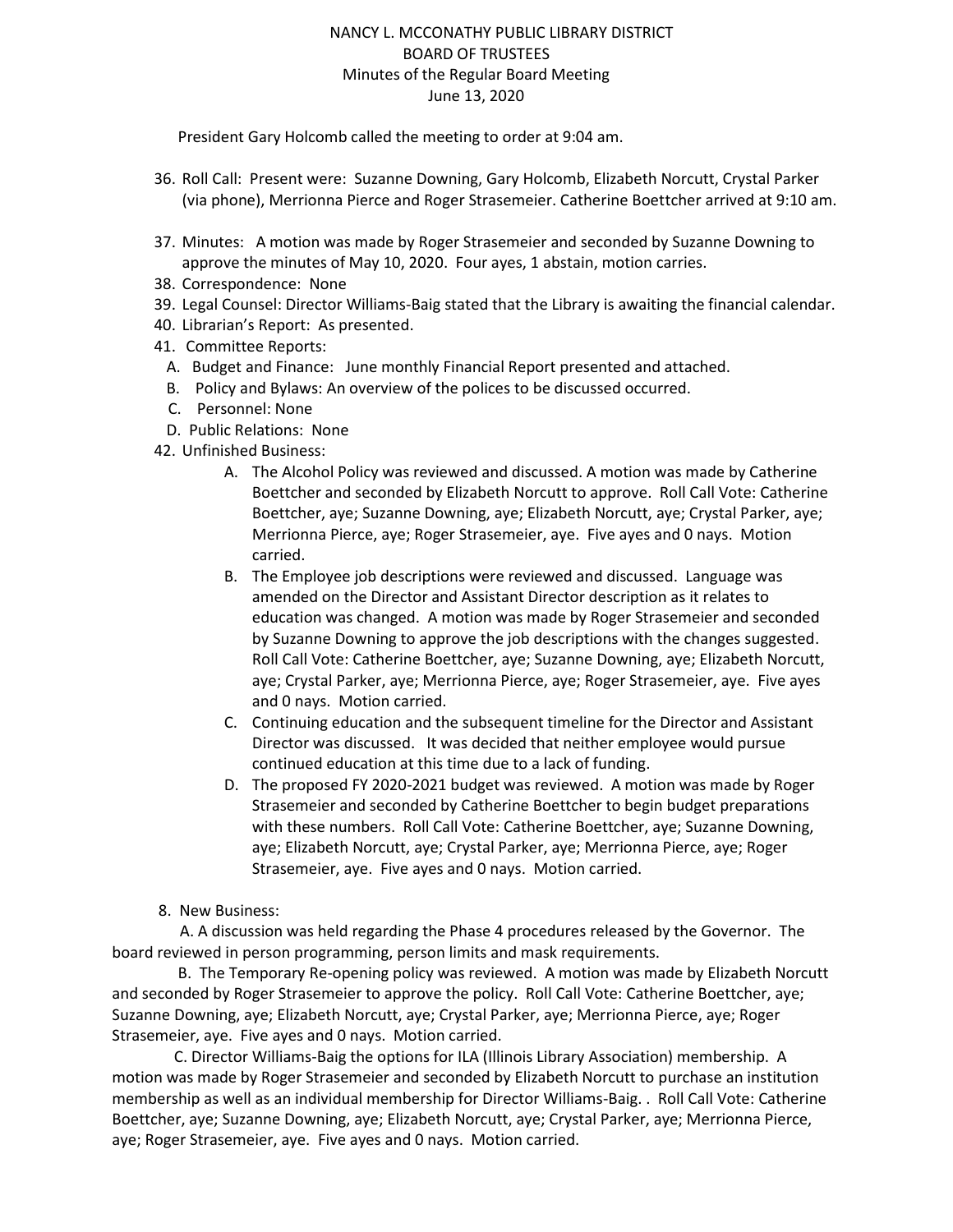- 17. Audience to the Public: None
- 18. Adjournment: A motion was made by Catherine Boettcher and seconded by Roger Strasemeier to adjourn the meeting at 10:57 A.M. Five ayes and zero nays. Motion carried.

Respectfully submitted, Catherine Boettcher, Secretary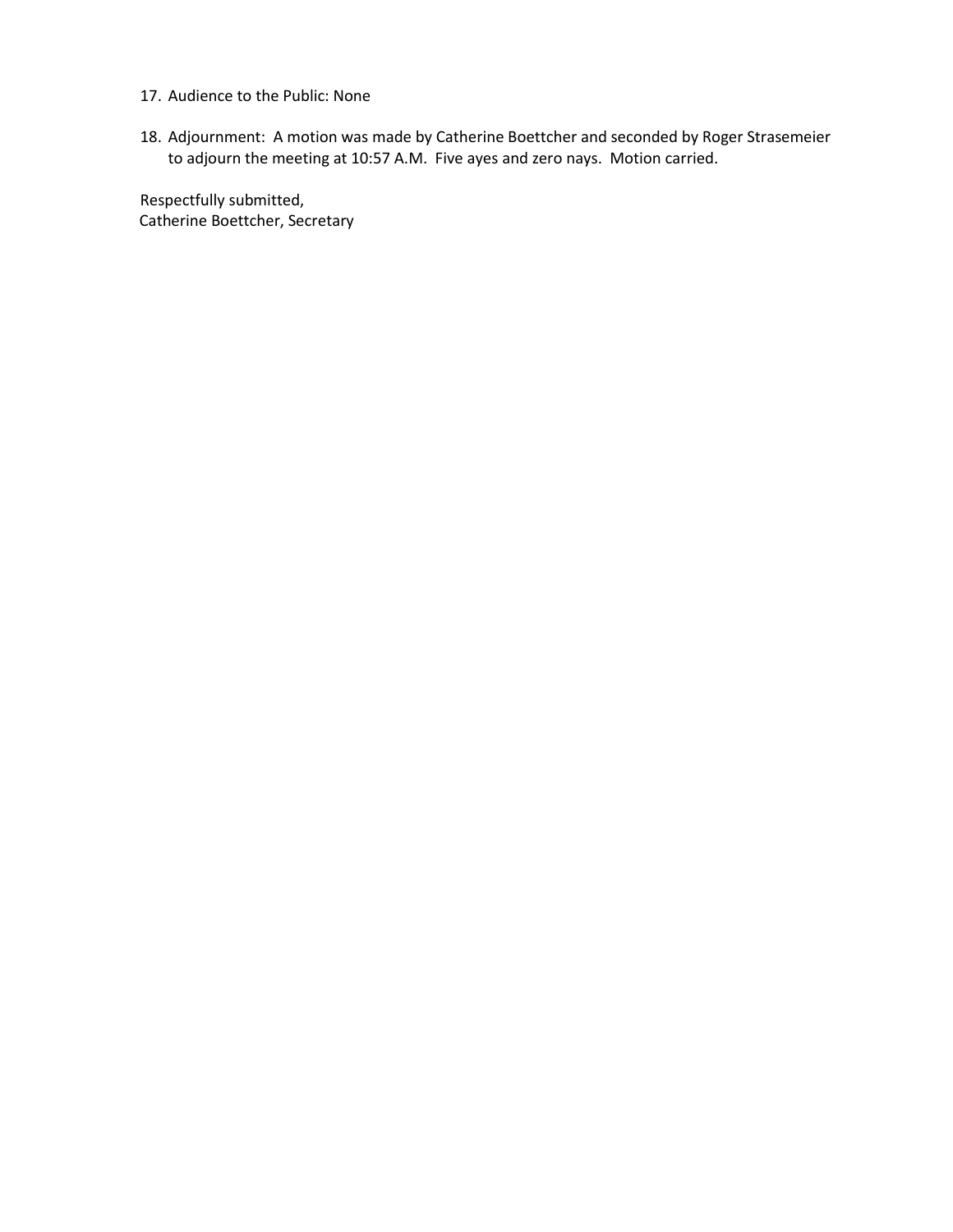### NANCY L. MCCONATHY PUBLIC LIBRARY DISTRICT BOARD OF TRUSTEES Minutes of the Regular Board Meeting July 15, 2020

President Gary Holcomb called the meeting to order at 12:05 pm.

43. Roll Call: Present were: Catherine Boettcher, Gary Holcomb, Elizabeth Norcutt, Crystal Parker (via phone), Merrionna Pierce. Absent: Suzanne Downing and Roger Strasemeier

A motion was made by Elizabeth Norcutt and seconded by Catherine Boettcher to appoint Merrionna Pierce as Secretary Pro-Tem

- 44. Minutes: A motion was made by Elizabeth Norcutt and seconded by Merrionna Pierce to approve the minutes of June 13, 2020. Four ayes, motion carries.
- 45. Correspondence: Director Williams-Baig reviewed the 3 FOIAs received since last meeting, progress with the Friends of the Library and the Library Stabilization Fund Act presented to Congress on July 2, 2020.
- 46. Legal Counsel: Director Williams-Baig stated that the Financial Calendar was received.
- 47. Librarian's Report: As presented.
- 48. Committee Reports:
	- A. Budget and Finance: July monthly Financial Report presented and attached.
	- B. Policy and Bylaws: None
	- C. Personnel: None
	- D. Public Relations: None
- 49. Unfinished Business:
	- None
- 8. New Business:

 A. A discussion was held regarding allowing staff take part in life and short-term disability insurance programs through Liberty National Life Insurance Company. A motion was made by Catherine Boettcher and seconded by Merrionna Pierce to approve. Roll Call Vote: Catherine Boettcher, aye; Elizabeth Norcutt, aye; Crystal Parker, aye; Merrionna Pierce, aye. Four ayes and 0 nays. Motion carried.

 B. Staff hours and payment were discussed. A motion was made by Elizabeth Norcutt and seconded by Merrionna Pierce to remove the COVID base payment for all hourly staff and have all hourly staff only receive payment for the hours that they work starting with the Payroll beginning August 2, 2020 . Roll Call Vote: Catherine Boettcher, aye; Elizabeth Norcutt, aye; Crystal Parker, aye; Merrionna Pierce, aye. Four ayes and 0 nays. Motion carried.

 C. Director Williams-Baig presented the annual Meeting Ordinance for review and approval. A discussion regarding meeting dates and time occurred. A motion was made by Elizabeth Norcutt and seconded by Merrionna Pierce to change meeting dates and times to the second Wednesday of the month at 11 am. Roll Call Vote: Catherine Boettcher, aye; Elizabeth Norcutt, aye; Crystal Parker, aye; Merrionna Pierce, aye. Four ayes and 0 nays. Motion carried.

D. Director Williams-Baig presented the Tentative Budget Ordinance for review and approval. A motion was made by Elizabeth Norcutt and seconded by Merrionna Pierce to approve. Roll Call Vote: Catherine Boettcher, aye; Elizabeth Norcutt, aye; Crystal Parker, aye; Merrionna Pierce, aye. Four ayes and 0 nays. Motion carried.

E. Director Williams-Baig presented the Levy Resolution for review and approval. A motion was made by Merrionna Pierce and seconded by Catherine Boettcher to approve. Roll Call Vote: Catherine Boettcher, aye; Elizabeth Norcutt, aye; Crystal Parker, aye; Merrionna Pierce, aye. Four ayes and 0 nays. Motion carried.

F. Director Williams-Baig presented multiple revenue sources she was looking into for the Library including but not limited to: hunting/fishing licenses, passports, and license plate stickers. Director Williams-Baig will bring more to the Board when more information is available.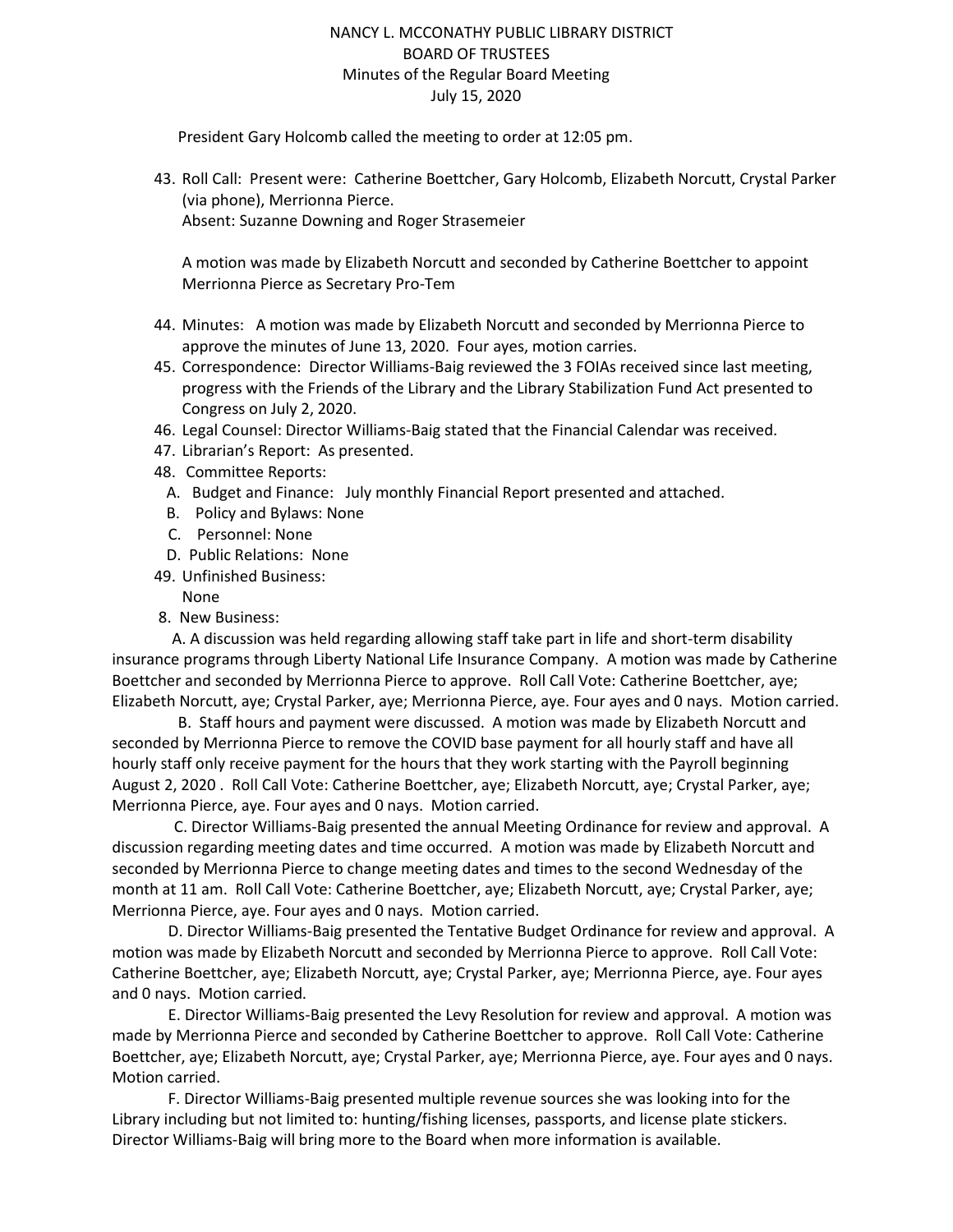G. President Holcomb presented the need for a Staff and Board workshop. It was stated that he felt it was important for Board members to be more visible in the Library and to know ore about what the staff does and who they are. He also stated that it was important for the staff to know how the Board was as well. Plans to get together for this type of meeting with begin with the knowledge that safety will be a priority due to the current pandemic

- 19. Audience to the Public: None
- 20. Adjournment: A motion was made by Merrionna Pierce and seconded by Catherine Boettcher to adjourn the meeting at 1:27 P.M. Four ayes and zero nays. Motion carried.

Respectfully submitted, Merrionna Pierce, Secretary Pro-Tem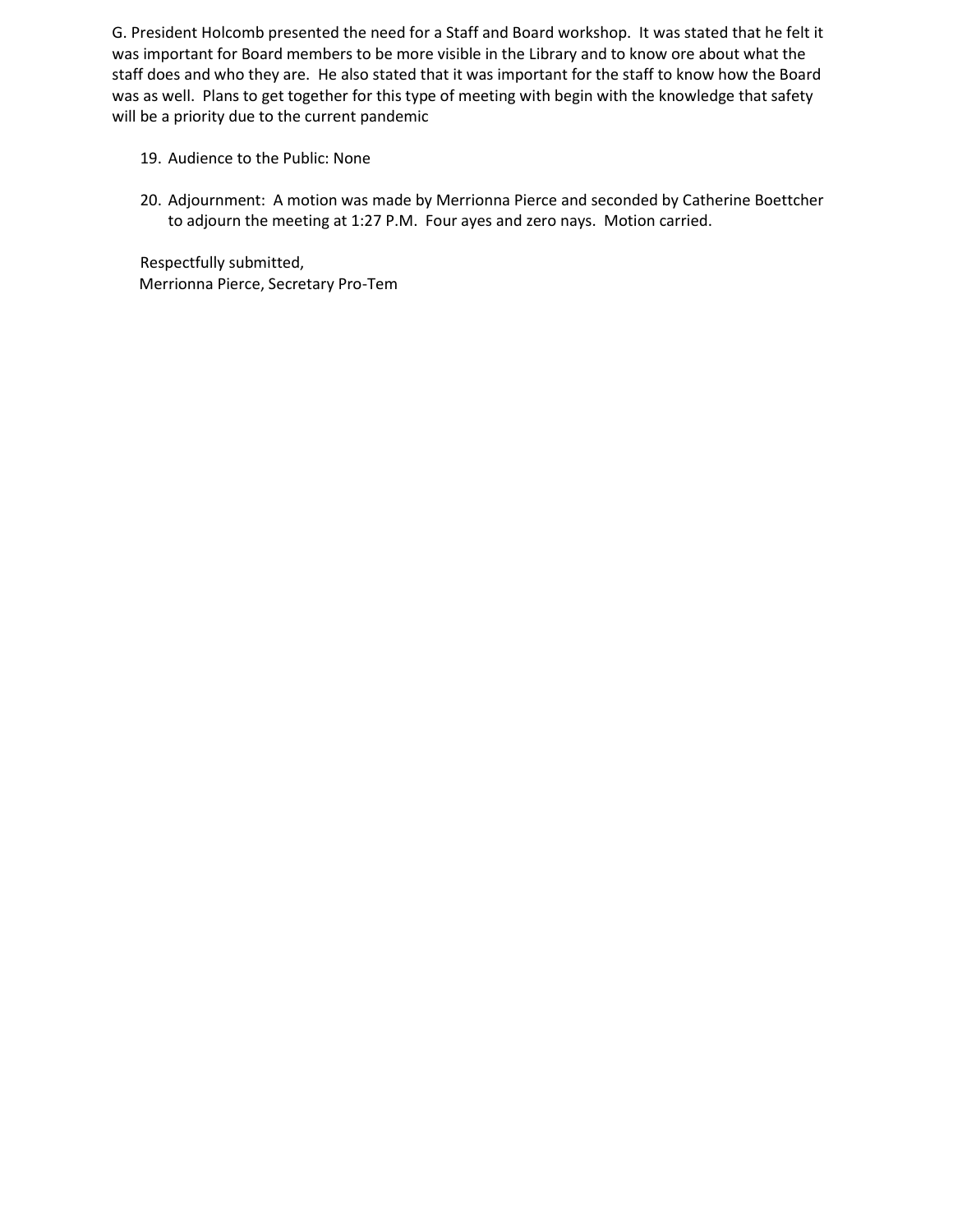### NANCY L. MCCONATHY PUBLIC LIBRARY DISTRICT BOARD OF TRUSTEES Minutes of the Regular Board Meeting August 12, 2020

President Gary Holcomb called the meeting to order at 1:07 pm.

A motion was made by Elizabeth Norcutt and Seconded by Merrionna Peirce to appoint Roger Strasemeier as Secretary Pro-Tem. Two ayes, 1 nay. Motion Carried.

50. Roll Call: Present were: Gary Holcomb, Elizabeth Norcutt, Merrionna Pierce and Roger Strasemeier.

Absent: Catherine Boettcher, Suzanne Downing, and Crystal Parker

- 51. Minutes: A motion was made by Elizabeth Norcutt and seconded by Roger Strasemeier to approve the minutes of July, 2020. Two ayes, 1 abstain, motion carries.
- 52. Correspondence: Director Williams-Baig discussed the tax money received since the July meeting as well as the progress of the Library's new accounting program.
- 53. Legal Counsel: None
- 54. Librarian's Report: As presented.
- 55. Committee Reports:
	- A. Budget and Finance: June monthly Financial Report presented and attached.
	- B. Policy and Bylaws:
	- C. Personnel: None
	- D. Public Relations: None
- 56. Unfinished Business:

#### 8. New Business:

 A. A discussion was held regarding the payroll deductions for requested accidental insurance through Liberty National. A motion was made by Roger Strasemeier and seconded by Merrionna Pierce approve payroll deductions. Roll Call Vote: Elizabeth Norcutt, aye; Merrionna Pierce, aye; Roger Strasemeier, aye. Three ayes and 0 nays. Motion carried.

 B. A discussion was held regarding extending the library's hours to the public. It was decided that the library would be open until 4:30 pm on Monday and Thursday, 6:30 pm on Tuesday and Wednesday, 3:30 pm on Friday and 2:00 pm on Saturdays. Per the Board, these hours will be reviewed at the October Meeting to ensure they still apply. A motion was made by Roger Strasemeier and seconded by Elizabeth Norcutt to accept the hours as presented. Roll Call Vote: Elizabeth Norcutt, aye; Merrionna Pierce, aye; Roger Strasemeier, aye. Three ayes and 0 nays. Motion carried.

 C. A discussion was held regarding extending staff hours to accommodate the adjusted hours previously discussed. A motion was made by Roger Strasemeier and seconded by Merrionna Pierce to approve the extension of employee hours. Roll Call Vote: Elizabeth Norcutt, aye; Merrionna Pierce, aye; Roger Strasemeier, aye. Three ayes and 0 nays. Motion carried.

D. A policy regarding sick time for COVID related time off was presented and reviewed. A motion was made by Roger Strasemeier and seconded by Elizabeth Norcutt to accept the policy. Roll Call Vote: Elizabeth Norcutt, aye; Merrionna Pierce, aye; Roger Strasemeier, aye. Three ayes and 0 nays. Motion carried.

E. The meeting ordinance was reviewed again. A motion was made by Elizabeth Norcutt and seconded by Roger Strasemeier to amend the meeting ordinance to allow for Board Meetings to return to the second Saturday of the month at 9 am. Roll Call Vote: Elizabeth Norcutt, aye; Merrionna Pierce, aye; Roger Strasemeier, aye. Three ayes and 0 nays. Motion carried.

F. A discussion was held regarding the possible need to return to phase 3. Several options were discussed. No action was taken.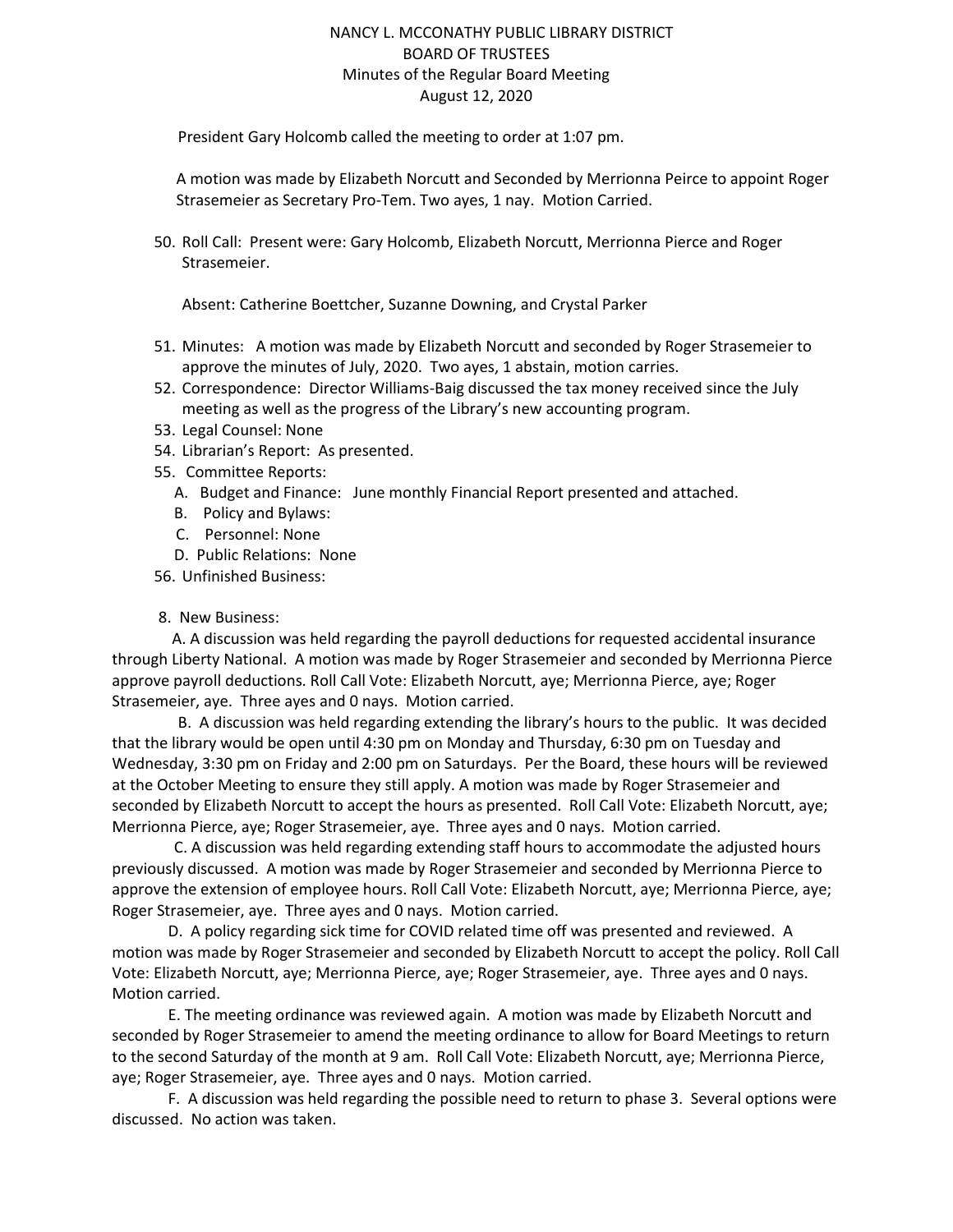G. A discussion was held regarding electronic signatures for the new accounting system. A motion was made by Roger Strasemeier and seconded by Elizabeth Norcutt to table this item until more information regarding secure check paper can be presented. Roll Call Vote: Elizabeth Norcutt, aye; Merrionna Pierce, aye; Roger Strasemeier, aye. Three ayes and 0 nays. Motion carried.

H. A discussion was held regarding payroll direct deposit with the new accounting system. A motion was made by Roger Strasemeier and seconded by Merrionna Pierce to table this item until more information regarding transaction fees per pay roll can be presented. Roll Call Vote: Elizabeth Norcutt, aye; Merrionna Pierce, aye; Roger Strasemeier, aye. Three ayes and 0 nays. Motion carried

- 21. Audience to the Public: None
- 22. Adjournment: A motion was made by Elizabeth Norcutt and seconded by Roger Strasemeier to adjourn the meeting at 1:56 P.M. Three ayes and zero nays. Motion carried.

Respectfully submitted, Roger Strasemeier, Secretary Pro-Tem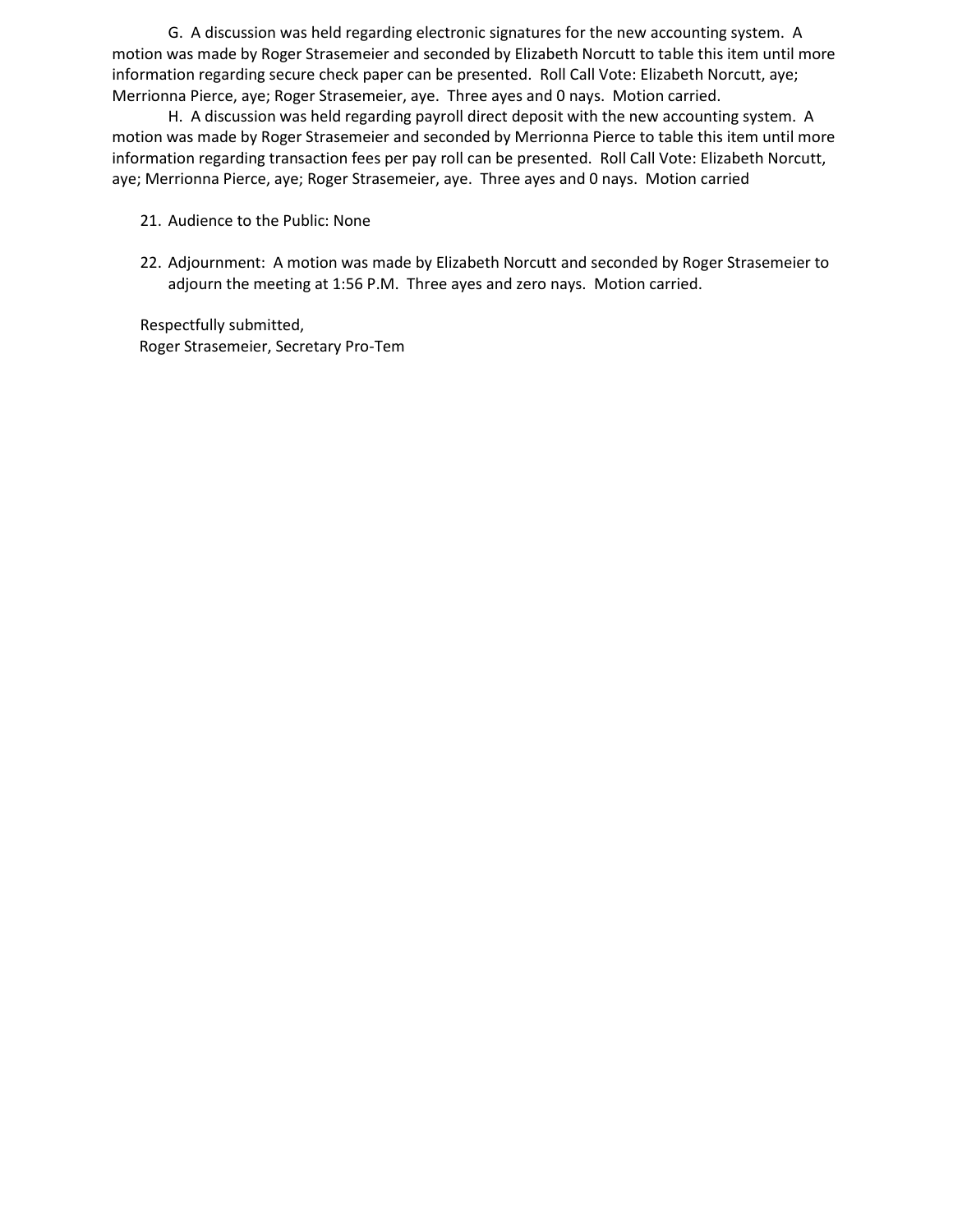### NANCY L. MCCONATHY PUBLIC LIBRARY DISTRICT BOARD OF TRUSTEES Minutes of the Regular Board Meeting September 12, 2020

President Gary Holcomb called the meeting to order at 9:11 am.

57. Roll Call: Present were: Catherine Boettcher, Gary Holcomb, Elizabeth Norcutt, Merrionna Pierce

Absent: Suzanne Downing, Crystal Parker and Roger Strasemeier

- 58. Minutes: A motion was made by Merrionna Peirce and seconded by Catherine Boettcher to approve the minutes of August, 2020. Three ayes, 0 nays motion carries.
- 59. Correspondence: None
- 60. Legal Counsel: The Budget and Appropriations Ordinance was reviewed.
- 61. Librarian's Report: As presented.
- 62. Committee Reports:
	- A. Budget and Finance: August monthly Financial Report presented and attached.
	- B. Policy and Bylaws:

 C. Personnel: The Director stated that am employee has given notice that she will be leaving the Library as of January  $1<sup>st</sup>$ , 2021 due to changes in the IMRF laws. Also, due to the pandemic and the limiting of in person programing, the Programming Liaison will be going to part time hours temporarily until hours of programming increase

- D. Public Relations: None
- 63. Unfinished Business:

The ability to have electronic signatures uploaded into the new accounting system was reviewed again. A motioned was made by Elizabeth Norcutt and seconded by Catherine Boettcher to table this matter. Roll Call Vote: Catherine Boettcher, aye; Elizabeth Norcutt, aye; and Merrionna Pierce, aye. Three ayes and 0 nays. Motion carried.

8. New Business:

 A. The Budget and Appropriation Ordnance for Fiscal Year 2020-2021 was reviewed. A motion was made by Merrionna Pierce and seconded by Catherine Boettcher to accept and adopt the ordinance. Roll Call Vote: Catherine Boettcher, aye; Elizabeth Norcutt, aye; and Merrionna Pierce, aye. Three ayes and 0 nays. Motion carried.

 B. A discussion was held the presented Receipts and Disbursements. A discussion was held regarding the SWAN expenditure in the amount of 14,622.40. Director Williams-Baig that SWAN was the operating system that we use through RAILS. A motion was made by Catherine Boettcher and seconded by Merrionna Peirce to accept and adopt the ordinance. Roll Call Vote: Catherine Boettcher, aye; Elizabeth Norcutt, aye; and Merrionna Pierce, aye. Three ayes and 0 nays. Motion carried.

 C. Director Williams-Baig presented the proposal received for the new accountant for the Library. A motion was made by Merrionna Pierce and seconded by Catherine Boettcher to approve the proposal. Roll Call Vote: Catherine Boettcher, aye; Elizabeth Norcutt, aye; and Merrionna Pierce, aye. Three ayes and 0 nays. Motion carried.

D. Director Williams-Baig reviewed the President's federal Executive Order regarding Payroll Tax Deferment. A motion was made by Elizabeth Norcutt and seconded by Merrionna Pierce to opt out of the Payroll Tax Deferment. Roll Call Vote: Catherine Boettcher, aye; Elizabeth Norcutt, aye; and Merrionna Pierce, aye. Three ayes and 0 nays. Motion carried.

- 9. Audience to the Public: S. Seiner asked when the senior movie was going to start back up. Director Williams-Baig stated the movies are scheduled for every other Monday beginning September 22<sup>nd</sup>.
- 10. Adjournment: A motion was made by Catherine Boettcher and seconded by Merrionna Peirce to adjourn the meeting at 9:47 A.M. Three ayes and zero nays. Motion carried.

Respectfully submitted, Catherine Boettcher, Secretary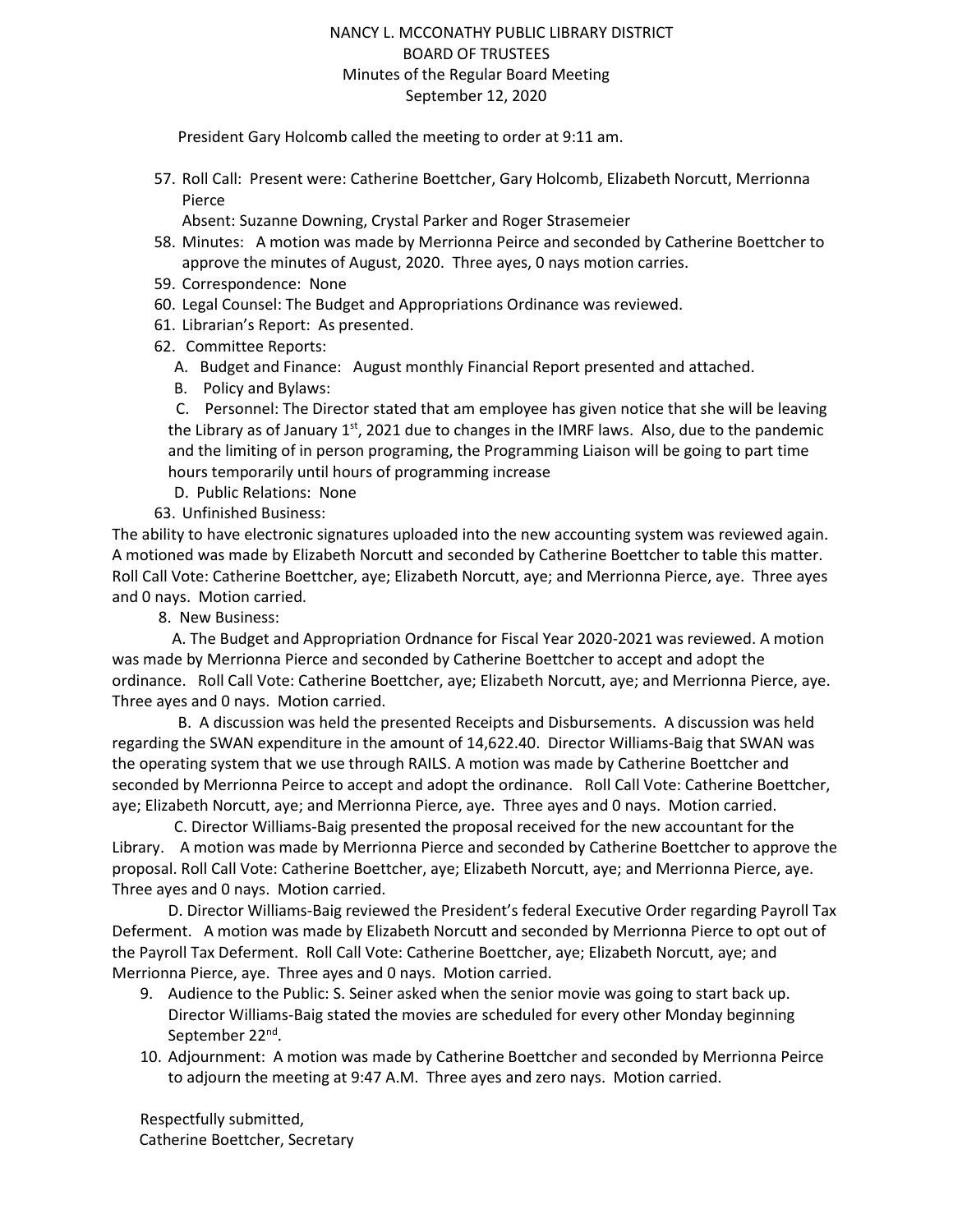# **NANCY L. MCCONATHY PUBLIC LIBRARY DISTRICT BOARD OF TRUSTEES Special Budget Meeting Minutes**

### **September 12, 2020**

The meeting was called to order at 9:03 a.m. by President Gary Holcomb

- 1. Roll Call: Present were: Catherine Boettcher, Gary Holcomb, Elizabeth Norcutt and Merrionna Pierce.
- 2. A review of presented and posted budget occurred.
- 3. The Board President asked for audience questions in person and virtually. No audience participation occurred.
- 4. A motion was made by Merrionna Peirce and seconded by Elizabeth Norcutt to accept and adopt the presented budget for the 2020-2021 Fiscal Year. Roll call vote: Catherine Boettcher, aye; Elizabeth Norcutt, aye; Merrionna Pierce, 3 ayes, 0 nay, motion carried.
- 5. A motion was made by Elizabeth Norcutt and seconded by Catherine Boettcher adjourn the meeting. Roll call vote: Catherine Boettcher, aye; Elizabeth Norcutt; Merrionna Pierce, aye. 3 ayes, 0 nay, motion carried.

Respectfully submitted, Catherine Boettcher Secretary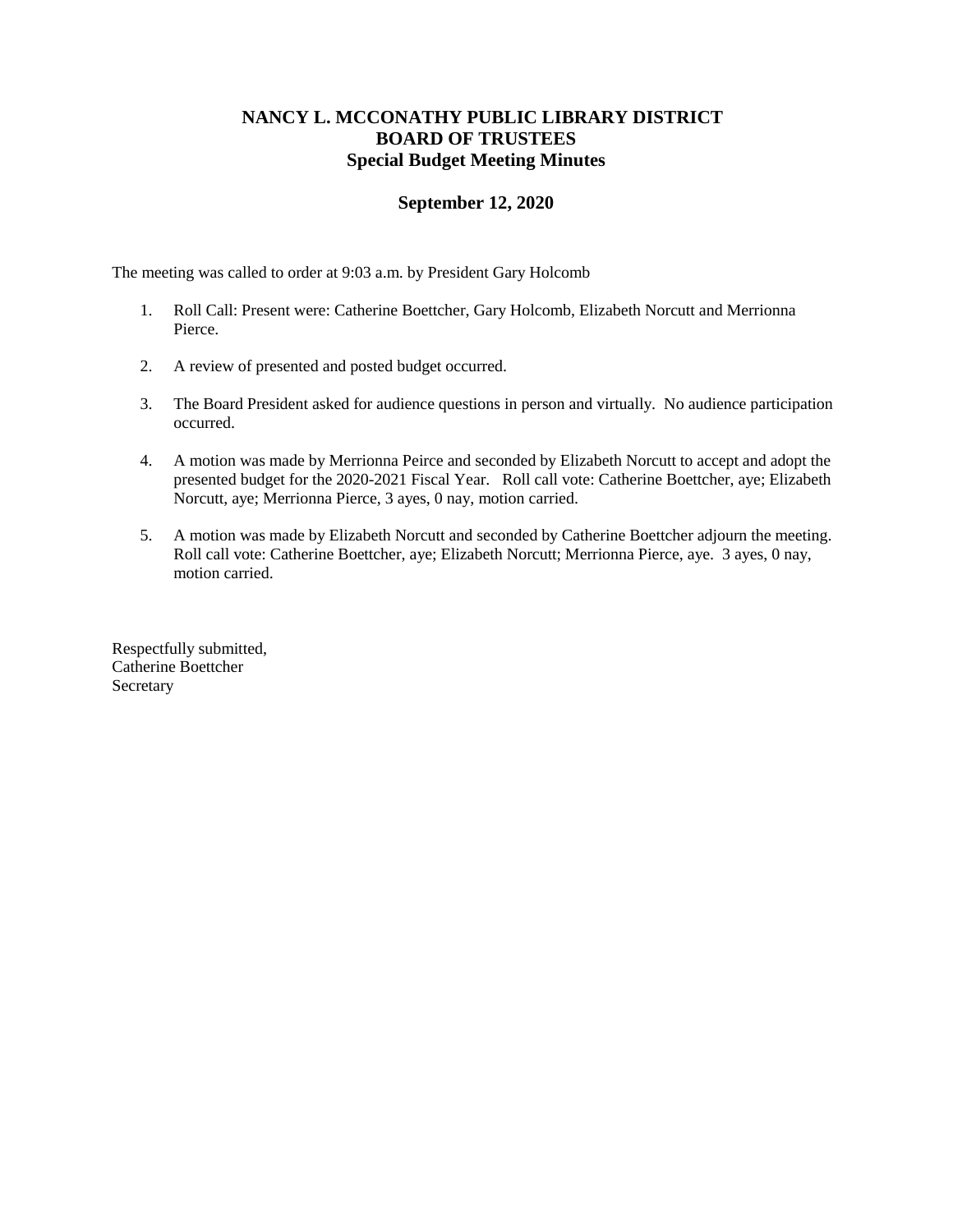## NANCY L. MCCONATHY PUBLIC LIBRARY DISTRICT BOARD OF TRUSTEES Minutes of the Regular Board Meeting October 10, 2020

President Gary Holcomb called the meeting to order at 9:07 am.

64. Roll Call: Present were: Suzanne Downing, Gary Holcomb, Elizabeth Norcutt and Roger Strasemeier. Merrionna Pierce enters at 9:17 am Absent: Catherine Boettcher and Crystal Parker

A motion was made by Roger Strasemeier and seconded by Elizabeth Norcutt to appoint Suzanne Downing as Secretary Pro-Tem

- 65. Minutes: A motion was made by Elizabeth Norcutt and seconded by Roger Strasemeier to approve the regular minutes of September 12, 2020. One aye and two abstentions, motion carries. A motion was made by Roger Strasemeier and seconded by Elizabeth Norcutt to approve the Special minutes of September 12, 2020. One aye and two abstentions, motion carries.
- 66. Correspondence: None
- 67. Legal Counsel: Director Williams-Baig provided explanation for several items on the agenda.
- 68. Librarian's Report: As presented.
- 69. Committee Reports:
- A. Budget and Finance: September monthly Financial Report presented and attached.
- B. Policy and Bylaws: None
- C. Personnel: None
- D. Public Relations: None
- 70. Unfinished Business:

A. A discussion was help regarding Electronic Signatures for all checks from the library. A concerned was raised regarding what other libraries were doing. More information will be provided at the November meeting.

8. New Business:

 A. A discussion was held the provided anticipated revenues for FY20-21. Current and prior tax dollars and the difference in amount was discussed. A motion was made by Merrionna Pierce and seconded by Suzanne Downing to approve. Roll Call Vote: Suzanne Downing, aye; Elizabeth Norcutt, aye; Merrionna Pierce, aye and Roger Strasemeier, aye. Four ayes and 0 nays. Motion carried.

 B. A motion was made by Roger Strasemeier and seconded by Merrionna Pierce to approve a Resolution Regarding Tax Extension Allocation as presented. Roll Call Vote: Suzanne Downing, aye; Elizabeth Norcutt, aye; Merrionna Pierce, aye and Roger Strasemeier, aye. Four ayes and 0 nays. Motion carried.

C. A motion was made by Merrionna Pierce and seconded by Roger Strasemeier to approve the Amount Necessary to be Raised by Taxes as presented. Roll Call Vote: Suzanne Downing, aye; Elizabeth Norcutt, aye; Merrionna Pierce, aye and Roger Strasemeier, aye. Four ayes and 0 nays. Motion carried.

D. Director Williams-Baig presented an Intergovernmental Agreement with Cook County for Corona Relief funds. for review and approval. A motion was made by Roger Strasemeier and seconded by Merrionna Pierce to approve Roll Call Vote: Suzanne Downing, aye; Elizabeth Norcutt, aye; Merrionna Pierce, aye and Roger Strasemeier, aye. Four ayes and 0 nays. Motion carried.

E. Library hours and sanitization schedules were discussed. It was decided that sanitation shall occur once daily from 1:00 pm – 1:30 pm with spot cleaning in between. The Library will be closed during this half hour. Library hours were changed to Monday and Thursday 10 am -5 pm, Tuesday and Wednesday 10 am – 6 pm and Friday and Saturday 10am – 3:30 pm. Roll Call Vote: Suzanne Downing,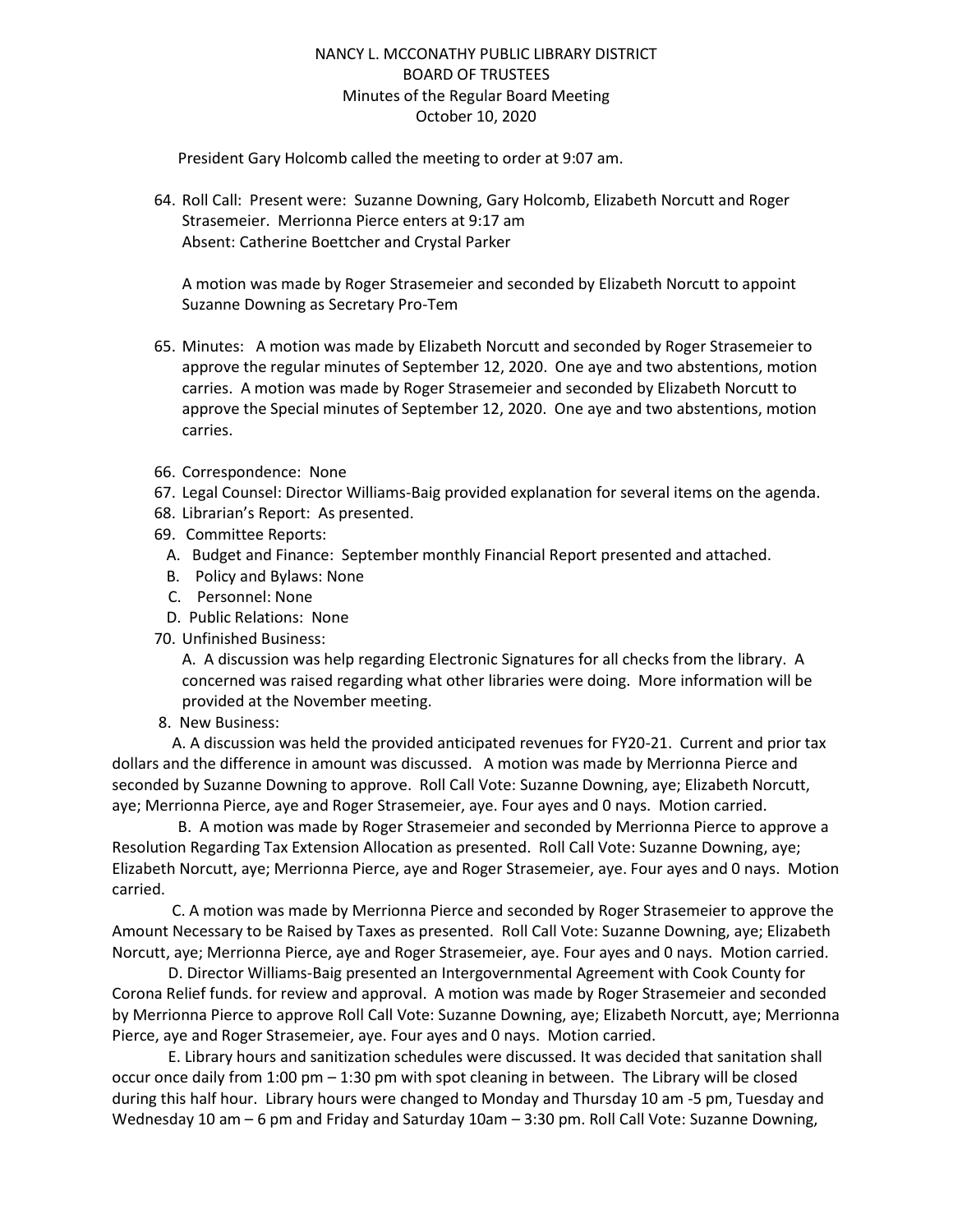aye; Elizabeth Norcutt, aye; Merrionna Pierce, aye and Roger Strasemeier, aye. Four ayes and 0 nays. Motion carried.

F. Director Williams-Baig presented that she will be attending the virtual ILA conference and will be delegating responsibilities to the Assistant Director and the Lead Circulation Supervisor during October 20<sup>th</sup>-22<sup>nd</sup>.

G. Programming Liaison Dionne Miller presented a review of her virtual and in person programing for the board.

- 23. Audience to the Public: No phone audience. D. Williams expressed her love and appreciation for the library and the great programming that has continued through the pandemic.
- 24. Adjournment: A motion was made by Roger Strasemeier and seconded by Merrionna Pierce to adjourn the meeting at 11:03 A.M. Four ayes and zero nays. Motion carried.

Respectfully submitted, Suzanne Downing, Secretary Pro-Tem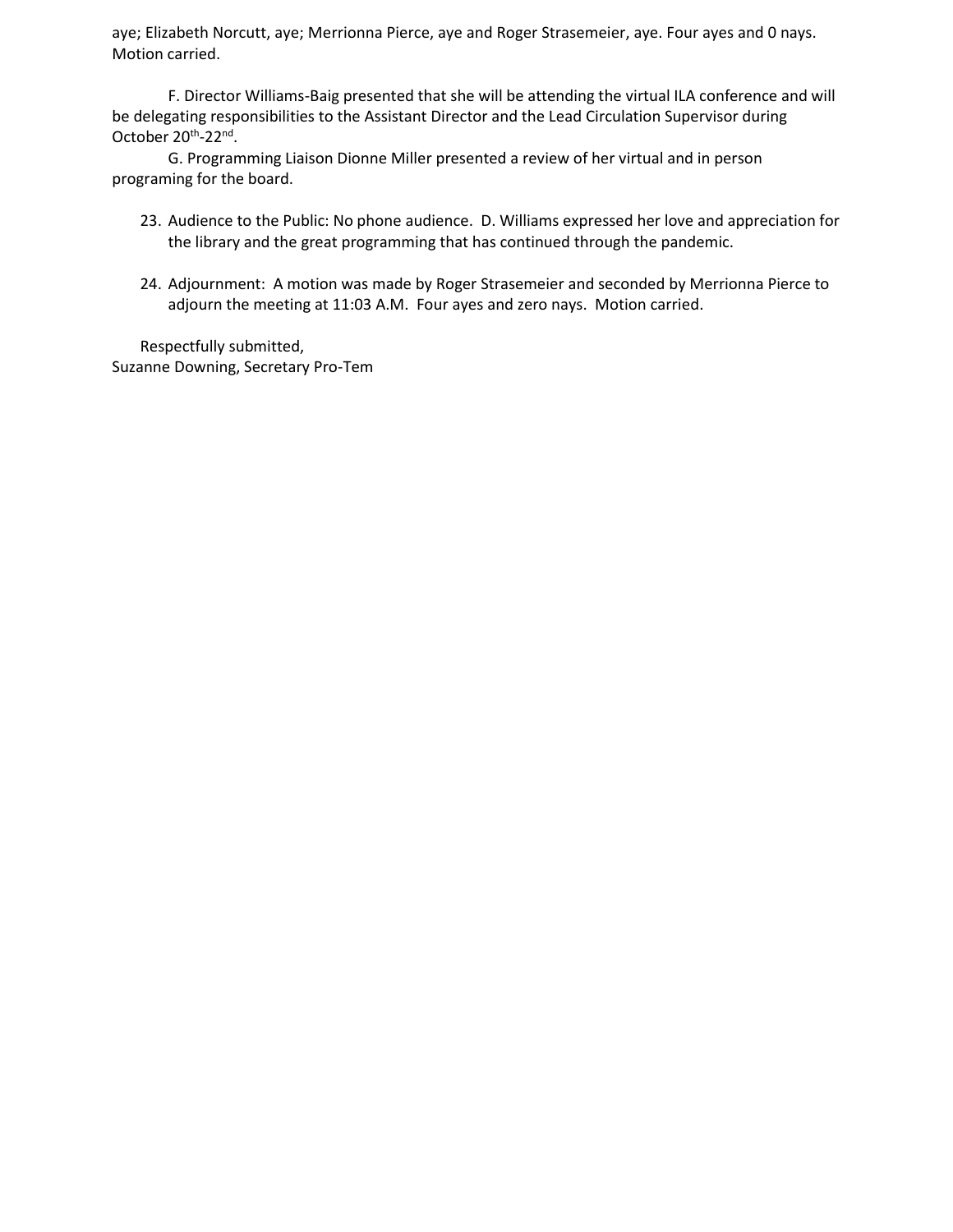# NANCY L. MCCONATHY PUBLIC LIBRARY DISTRICT BOARD OF TRUSTEES Minutes of the Regular Board Meeting November 14, 2020

President Gary Holcomb called the meeting to order at 9:10 A.M.

1. Roll Call: Present were: Gary Holcomb, Elizabeth Norcutt, Merrionna Pierce, Roger Strasemeier.

Absent: Catherine Boettcher, Suzanne Downing and Crystal Parker.

- 2. Minutes: A motion was made by Elizabeth Norcutt and seconded by Merrionna Pierce to approve the October minutes as presented. Three ayes and zero nays. Motion carried.
- 3. Correspondence: none
- 4. Legal Counsel: None
- 5. Librarian's Report: As presented.
- 6. Committee Reports:
	- A. Budget and Finance: October monthly Financial Report presented and attached.
	- B. Policy and Bylaws: None
	- C. Personnel: A discussion was held regarding not filling the 2 pending open positions. No action taken
	- D. Public Relations: None

#### 7. Unfinished Business:

A. A discussion was continued from last meeting regarding the use of electronic signatures on all future payroll and general fund checks. A motion was made by Elizabeth Norcutt and second by Merrionna Pierce that electronic signatures would be used going forth. All invoices would be reviewed by the board President or Treasurer weekly prior to payment and all invoices will be presented at the following board meeting. Roll Call Vote: Elizabeth Norcutt, aye; Merrionna Pierce, aye; and Roger Strasemeier, aye. Three ayes and 0 nays. Motion carried.

#### 8. New Business:

 A. A motion was made by Roger Strasemeier and seconded by Elizabeth Norcutt to accept the tax levy ordinance as presented. Roll Call Vote: Gary Holcomb, aye; Elizabeth Norcutt, aye; Merrionna Pierce, aye; and Roger Strasemeier, aye. Four ayes and 0 nays. Motion carried.

 B. A motion was made by Roger Strasemeier and seconded by Merrionna Pierce to accept the Resolution to request loss and cost factor as presented. Roll Call Vote: Gary Holcomb, aye; Elizabeth Norcutt, aye; Merrionna Pierce, aye; and Roger Strasemeier, aye. Four ayes and 0 nays. Motion carried.

 C. A motion was made by Elizabeth Norcutt and seconded by Roger Strasemeier to accept the certificate of compliance with Truth in Taxation as presented. Roll Call Vote: Gary Holcomb, aye; Elizabeth Norcutt, aye; Merrionna Pierce, aye; and Roger Strasemeier, aye. Four ayes and 0 nays. Motion carried. Roll Call Vote: Gary Holcomb, aye; Elizabeth Norcutt, aye; Merrionna Pierce, aye; and Roger Strasemeier, aye. Four ayes and 0 nays. Motion carried.

 D. Director Williams-Baig presented the request of Secretary of the Board to step down as Secretary at this time. Due to several health factors should would prefer to remain on the Board but as a Board member only, not holding an office. Board Present Holcomb asked for nominations for the position of Board Secretary. A monition was made by Roger Strasemeier and seconded by Merrionna Pierce to accept Catherine Boettcher's resignation as Board Secretary and to nominate Elizabeth Norcutt as Board Secretary.

 E. Director Williams-Baig started a discussion regarding the creation of our own library cards in house as well as purchasing the equipment to do so. A motion was made by Roger Strasemeier and seconded by Merrionna Pierce to purchase the equipment to make patron library cards not to exceed the amount of 1,500.00 dollars. Roll Call Vote: Elizabeth Norcutt, aye; Merrionna Pierce, aye; and Roger Strasemeier, aye. Three ayes and 0 nays. Motion carried.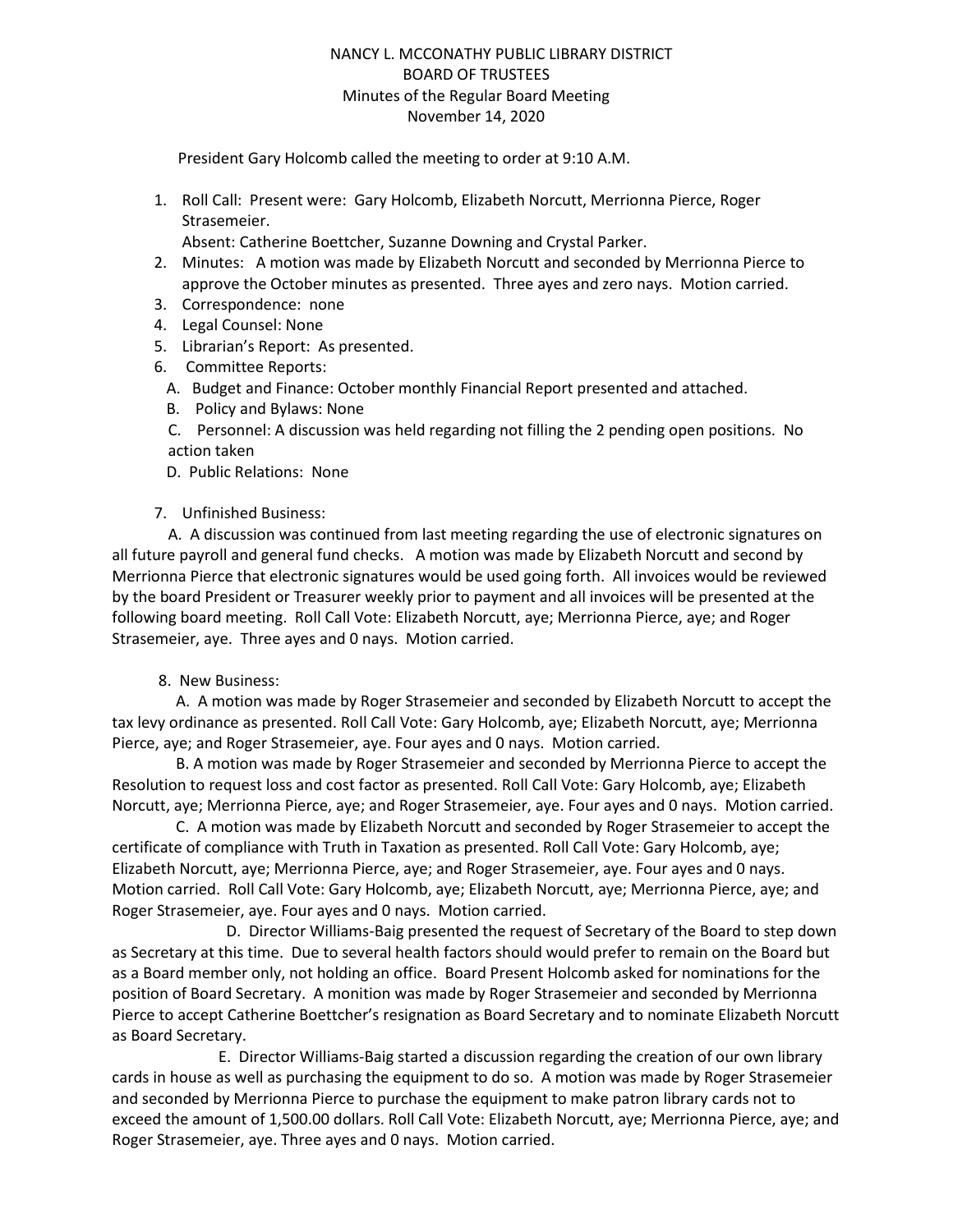F. Board Present Holcomb presented the inquiry and need for a server for the Library. A discussion was held. No action taken.

 G. Director Williams-Baig reviewed the Stay at Home order issued by the Governor. A motion was made by Elizabeth Norcutt and seconded by Merrionna Pierce to return to curbside for all services except computer which must be by appointment only. Hours and staff pay will remain the same. Roll Call Vote: Elizabeth Norcutt, aye; Merrionna Pierce, aye; and Roger Strasemeier, aye. Three ayes and 0 nays. Motion carried.

 H. Director Williams-Baig stated that the accountant and a bank represented were scheduled to present but due to the recent restrictions were unable to do so. President Holcomb presented to the board a financial accusation that was presented to him. The Board decided to speak with the accountant about a financial audit to review the accusation.

9. None